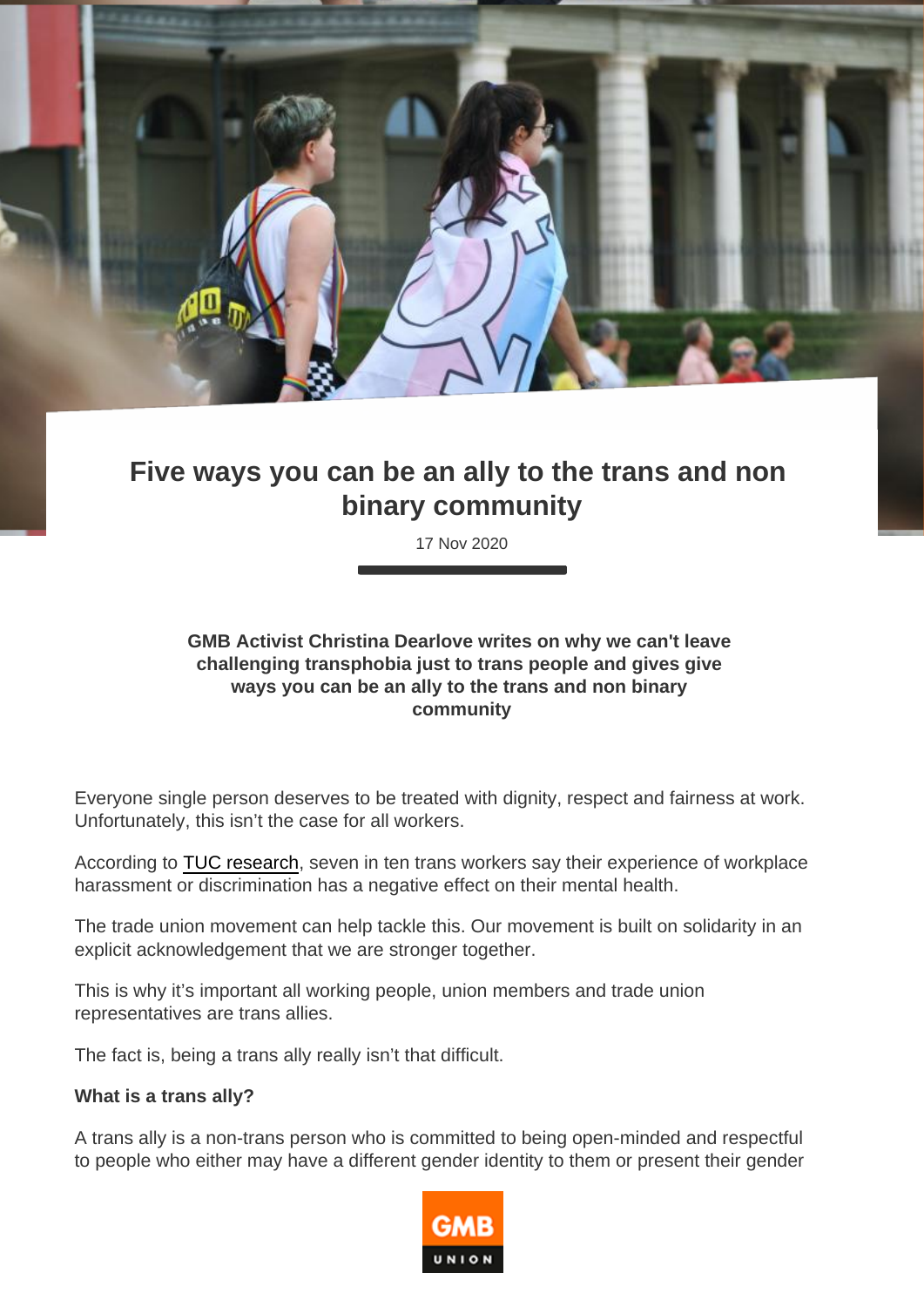in a different way.

They have taken the time to learn more about trans people and their lives and confront assumptions and stereotypes around trans people.

Allies work to ensure trans people are treated with respect in and outside of the workplace.

Every non-trans person can be a trans ally and work to ensure trans people are treated with dignity and respect.

Below are five simple tips on how to be a good ally to the trans and non binary community:

## 1. **Knowledge is power, so educate yourself**

Many people have said they want to be a trans ally and support the trans community, but feel they don't know enough about trans people to speak up. If you feel this way there are many resources you can use to learn more and empower yourself. This will help you to a better ally.

There are many online resources you can find using Google, YouTube or by looking at LGBT-friendly media sites such as the LGBT consortium, Stonewall and equality groups within our own union

There may be times when you might use the wrong terminology or misunderstand something. People might point that out, but don't let that stop you being an ally.

Trans people will appreciate that you have the right intent. Use the opportunity to learn more.

### 2. **Include trans colleagues**

Many trans friends have told me how isolated they can feel at work, with some stating their colleagues did not speak to them or allow them to join into their conversations. Some people took active steps to exclude them.

It's easy to try and help with this.

Just make an effort to include your trans colleagues in both work and social conversations. It is good workplace practice and a courtesy that should be extended to all your colleagues.

## 3. **Respect boundaries**

If you've read this far, it's likely you want to be an ally or already are and have taken the